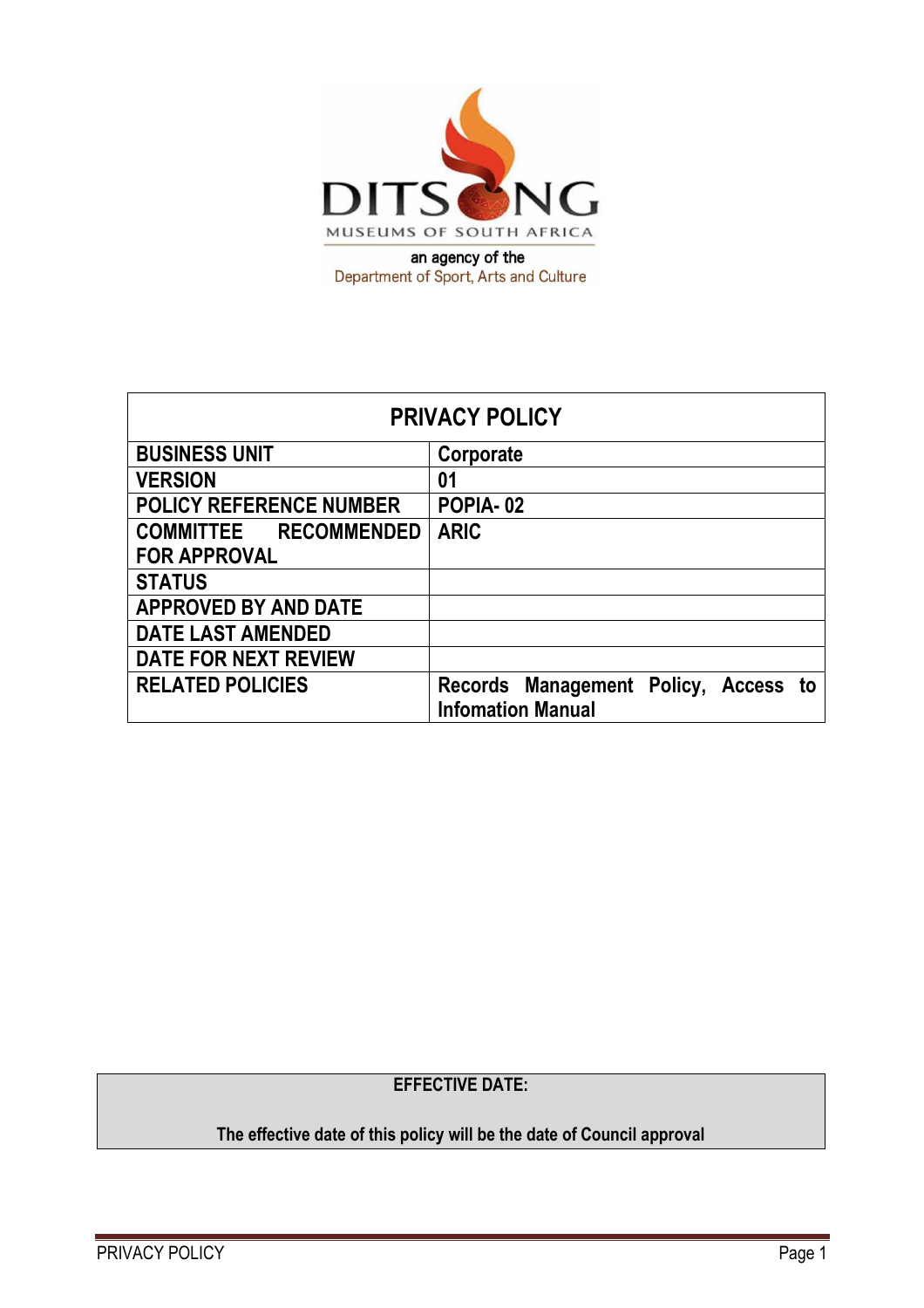# **PRIVACY POLICY**

This Policy was prepared in accordance with Section 51 of the Promotion of Access to Information Act (No. 2 of 2000), the Electronic Communications and Transactions Act (No. 25 of 2002) so as to address the requirements of the Protection of Personal Information Act (No. 4 of 2013).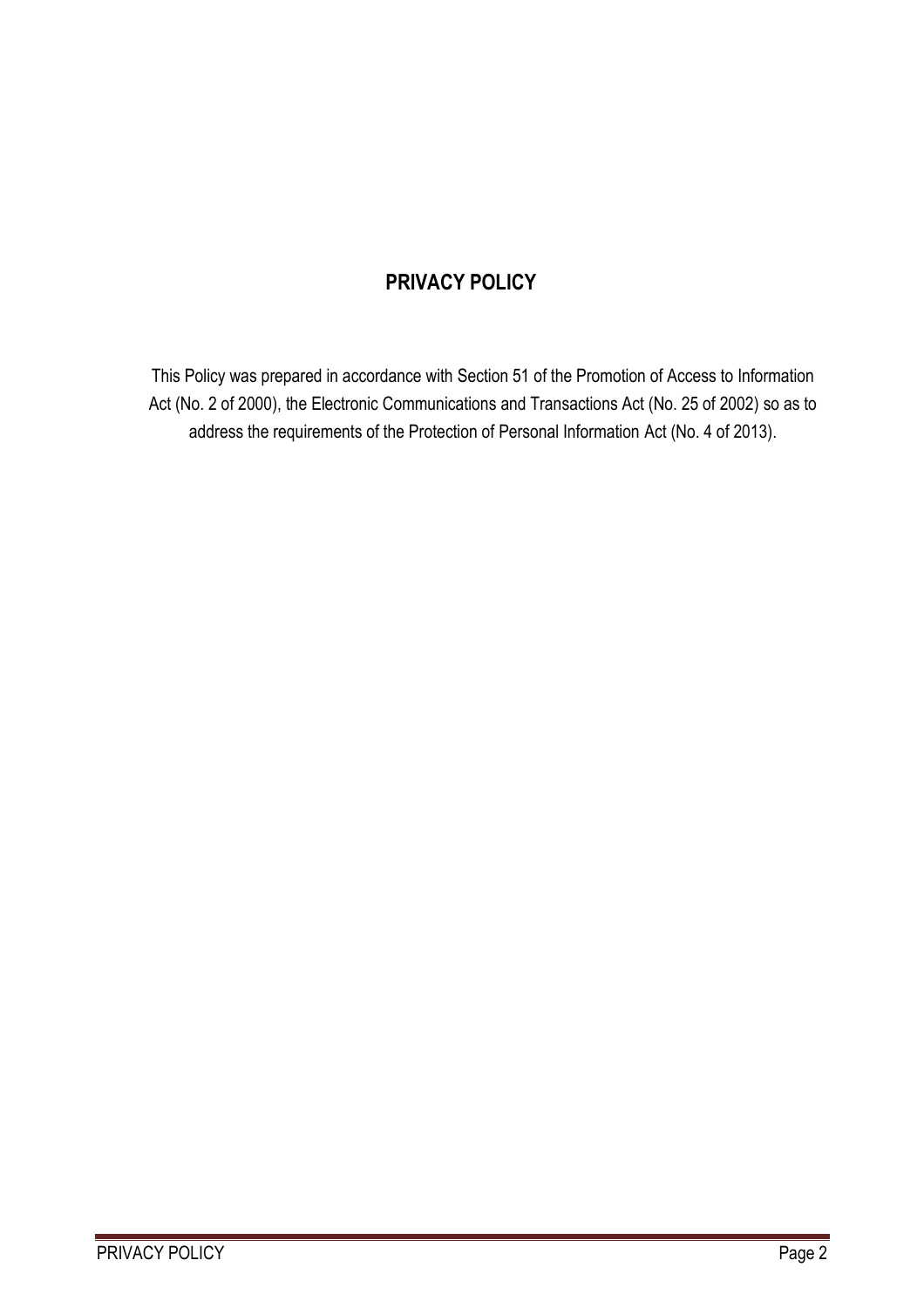## **TABLE OF CONTENTS**

|                                                                                                | Page           |
|------------------------------------------------------------------------------------------------|----------------|
| <b>INTRODUCTION</b><br>$\mathbf 1$ .                                                           | 4              |
| <b>GENERAL PRINCIPLES OF OUR PRIVACY POLICY</b><br>$2_{-}$                                     | 5              |
| THE INFORMATION WE COLLECT AND HOW WE USE IT<br>3.                                             | 6              |
| <b>HOW WE COLLECT INFORMATION</b><br>4.                                                        | $\overline{7}$ |
| <b>HOW WE USE YOUR PERSONAL INFORMATION</b><br>5.                                              | 9              |
| 6.<br><b>COMPULSORY PERSONAL INFORMATION AND CONSEQUENCES OF NOT</b><br><b>SHARING WITH US</b> | 10             |
| <b>SHARING YOUR PERSONAL INFORMATION</b><br>$7_{\scriptscriptstyle{\sim}}$                     | 10             |
| 8.<br><b>PROCESSING OF PERSONAL INFORMATION</b>                                                | 11             |
| <b>DATA SECURITY</b><br>9.                                                                     | 12             |
| 10. CONTACT INFORMATION OF DITSONG: MUSEUMS OF SOUTH AFRICA                                    | 14             |
| <b>11. THE INFORMATION REGULATOR</b>                                                           | 15             |
| <b>12. REVIEW OF THE POLICY</b>                                                                | 15             |
| 13. APPROVAL OF THE POLICY                                                                     | 15             |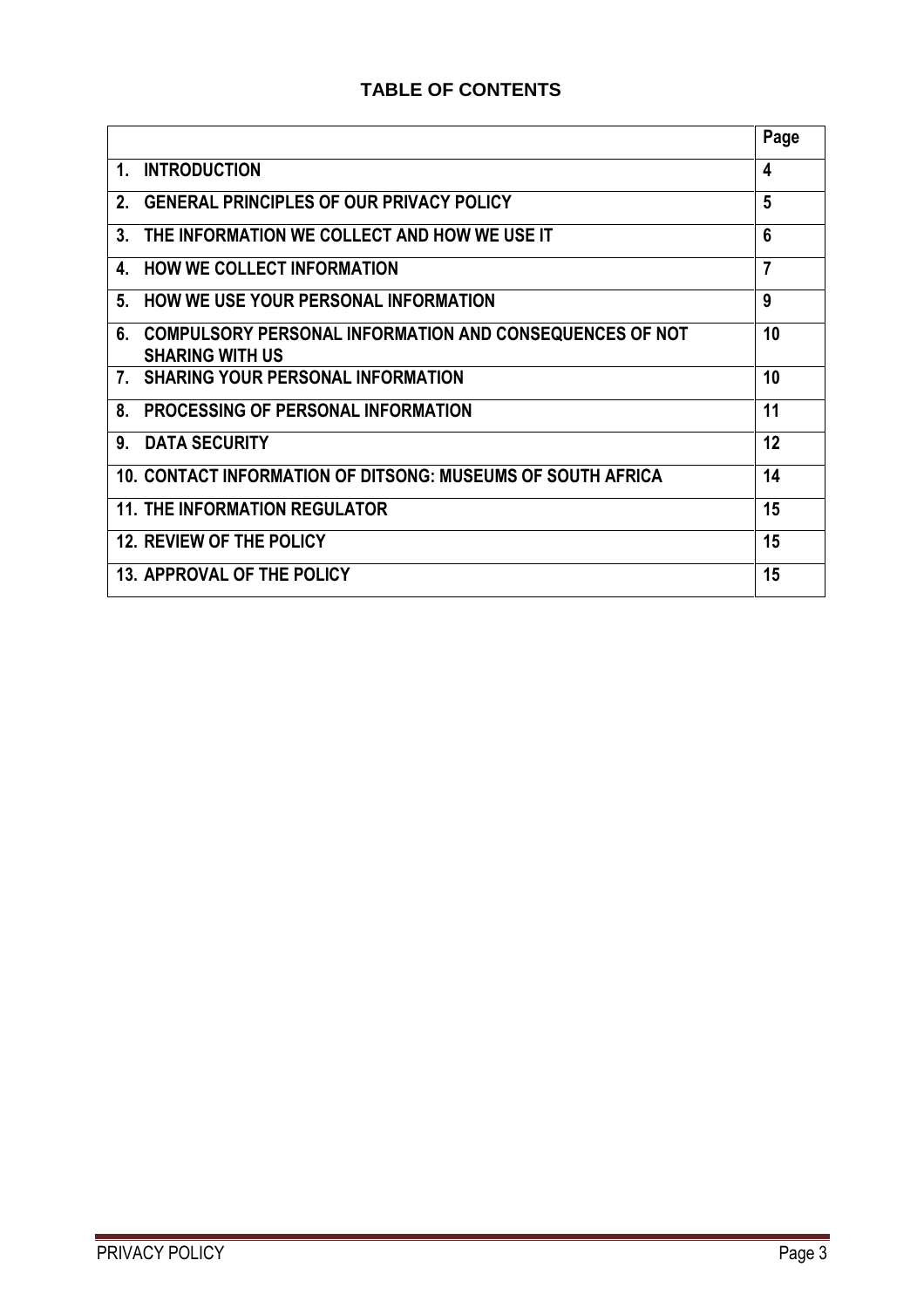## **1. INTRODUCTION**

- 1.1. This Privacy Policy sets out how Ditsong: Museums of South Africa (DMSA) will treat your personal information whether provided to us or collected by us through other means in the ordinary use of our products and/or services. It includes access to our website [\(www.ditsong.org.za\)](http://www.ditsong.org.za/) ("Website"). This Privacy Policy describes our approach and practices in respect of your personal information and our treatment thereof.
- 1.2. Terms not specifically defined in this Privacy Policy shall bear the meaning ascribed thereto in the Protection of Personal Information Act ("POPI") (No. 4 of 2013).
- 1.3. DMSA is committed to protecting the privacy of its data subjects and ensuring that all information is used reasonably, securely, in a manner that is relevant to our business activities, in the interests of our data subjects and in accordance with applicable laws. In adopting this Privacy Policy, we wish to balance our legitimate interests and your reasonable expectation of privacy.
- 1.4. This Privacy Policy must be read together with any other document or agreement that describes the manner in which we, in specific circumstances, collect or process personal information about you. This will enable you to understand the manner in which DMSA will process your personal information.
- 1.5. This Privacy Policy supplements such other documents and agreements but does not supersede them and in the event of any conflict, ambiguity or inconsistency between this Privacy Policy and such other documents and agreements, the terms of the particular document or agreement will prevail. Should you wish to discuss any aspect of this Privacy Policy, please contact Pfarelo Maduguma, who has been appointed as the **Deputy Information Officer** of DMSA, at [pfarelo@ditsong.org.za.](mailto:pfarelo@ditsong.org.za)
- 1.6. Ditsong: Museums of South Africa (DMSA) is a national public entity, which is an amalgamation of eight museums, seven in Tshwane and one in Johannesburg. These museums have diverse collections covering the fields of fauna and flora, palaeontology, military history, cultural history, geology, anthropology and archaeology.

The eight museums are:

- DITSONG: National Museum of Natural History
- **DITSONG: Tswaing Meteorite Crater**
- DITSONG: National Museum of Military History
- DITSONG: National Museum of Cultural History
- **DITSONG: Kruger Museum**
- DITSONG: Sammy Marks Museum
- DITSONG: Willem Prinsloo Agricultural Museum
- DITSONG: Pioneer Museum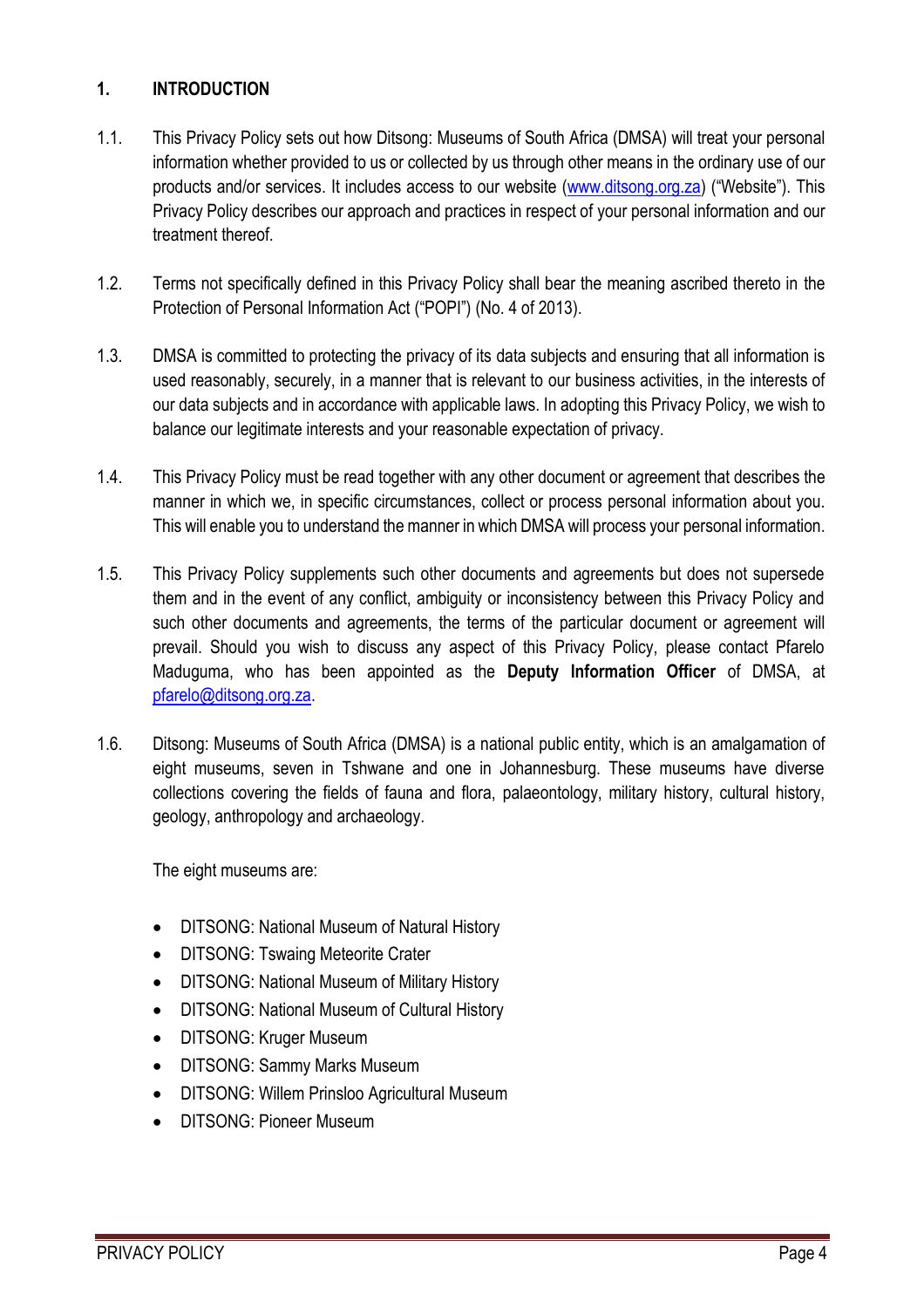- 1.7 DMSA's mandate includes:
	- Collection, conservation and safe management of national heritage collections on behalf of the South African nation.
	- Carry out research and publish such information for the cultural, social and economic use locally and internationally.
	- Design, implement and manage exhibitions and public programmes with a view to supporting the national educational curriculum, economic development and other socio-economic objectives of the Government.
	- Render heritage-based service to other museums (national, provincial, local and private) as well as to individuals and tertiary institutions.
- 1.8 In order to conduct our business activities, including efficiently managing and marketing the museums and collections under our custodianship, DMSA must collect and use your personal information for various reasons.

## **2. GENERAL PRINCIPLES OF OUR PRIVACY POLICY**

- 2.1 This Privacy Policy describes how DITSONG: Museums of South Africa (DMSA) collects, uses, discloses, retains and protects personal information, in accordance with POPIA and other relevant laws.
- 2.2 The Privacy Policy applies to DMSA's website, applications, forms, documents, products and services which reference this Privacy Policy. It also supplements any other privacy policies which may apply in respect of DMSA's processing of personal information.
- 2.3 POPIA defines personal information as "information which relates to an identifiable, living, natural person and where it is applicable, an identifiable, existing juristic person". This includes, but is not limited to, your name, sex, gender, address, contact details, identity number and medical or health information. Personal information does not include information that does not identify a person (including in instances where that information has been anonymised). The personal information that we collect about you may differ on the basis of the products and services that you receive from DMSA.
- 2.4 DMSA will not use your personal information for any other purpose, other than that which is disclosed by you, unless you give DMSA your express written permission to do so, or unless DMSA is permitted or required to do so by law. DMSA respects your privacy and your personal information, for this reason, we will take care to protect it and keep it confidential.
- 2.5 This Privacy Policy is only available in English. Copies in other official languages may be made available by the Information Officer on request. To help DMSA comply, a process for handling requests is explained in this Policy.
- 2.6 Please note that, due to legal and other developments, the DMSA may amend these terms and conditions from time to time. The version of the terms and conditions effective for this Privacy Policy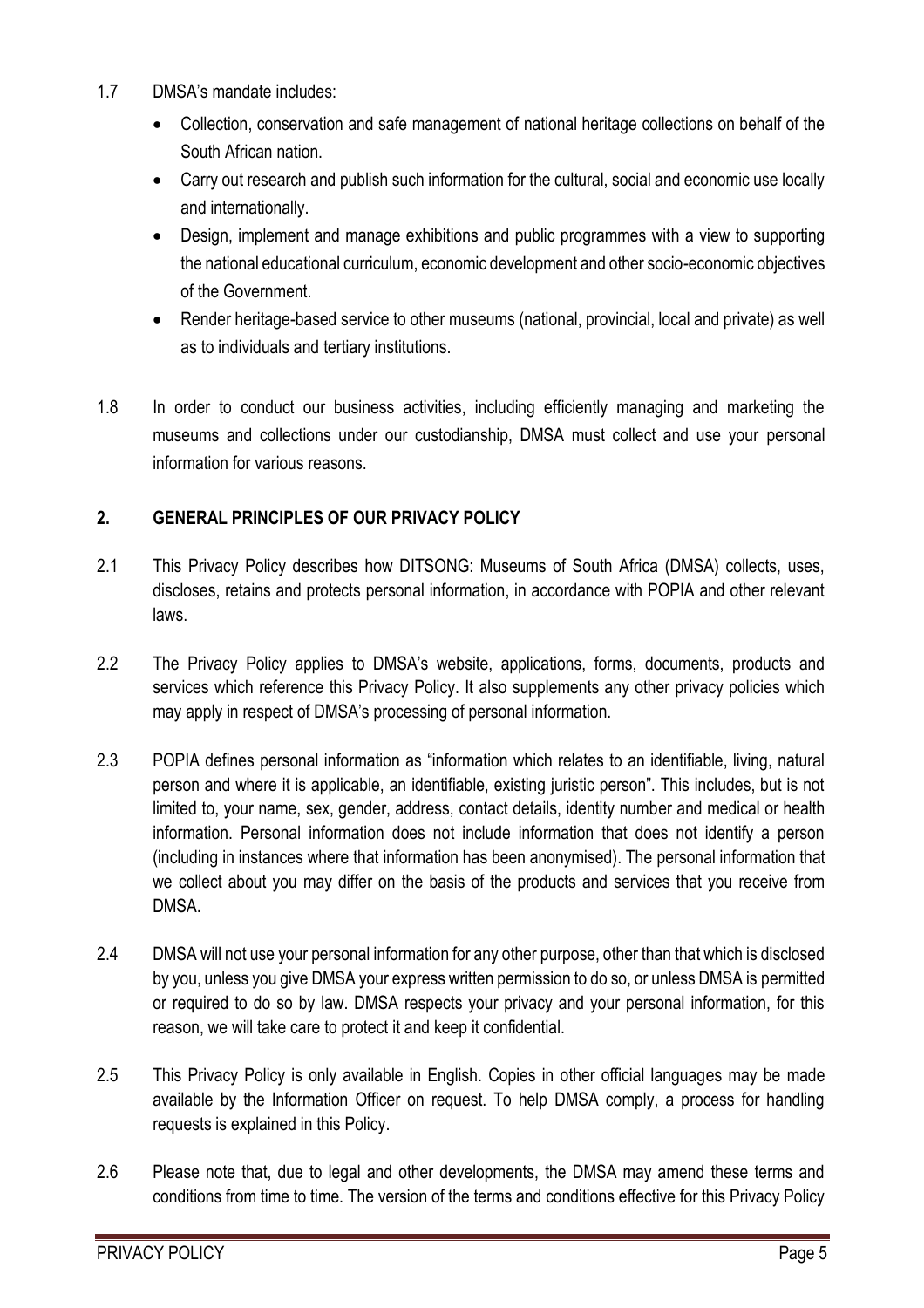are indicated by the effective date incorporated in the title of this Privacy Policy. It is your duty to remain appraised of the current version of this Privacy Policy. The date indicated in the heading of this Privacy Policy is the effective date that governs the browsing and use of this Privacy Policy from that date until the next revision of this Privacy Policy becomes effective.

2.7 You must accept all the terms of this policy when you register for, our use the Website or any of our services. If you do not agree with anything in this policy, then you may not register for or use the Website. By accepting this policy, you are deemed to have read, understood, accepted, and agreed to be bound by all its terms.

## **3. THE INFORMATION WE COLLECT AND HOW WE USE IT**

- 3.1 The DMSA may collect, acquire, receive, record, organise, collate, store, retain, update, change, retrieve, read, process, further process, analyse, use and share your personal information in the manner as set out in this Privacy Policy. When we perform one or more of these actions, we are "processing" your personal information.
- 3.2 DMSA collects and processes personal information relative to the provision of its services, and for direct marketing purposes, and undertakes to collect such information in a legal and reasonable manner. The type of information we collect will depend on the need for which it is collected and will be processed for that purpose only. Examples of the types of personal information we may process include (depending on the products and services you may receive from us as a result of the type of data subject you may be in relation to DMSA):
	- 3.2.1 **Identity Information** which may include information concerning your name, username or similar identifier, title, date of birth, gender, race, and legal status, medical aid information (in the case of employees and their dependants), as well as copies of your identity documents, photographs, identity number or registration number and your qualifications, employment records, personal information of spouses and children required for pension plans, medical aid plans, contact details and health information of visitors and staff for the purposes of Covid-19 symptom checking.
	- 3.2.2 **Contact Information** which may include your billing addresses, delivery addresses, e-mail addresses and telephone numbers, next-of-kin contact details, residential address details for payroll and other HR purposes, as well as company secretarial information that has been disclosed in relation to you.
	- 3.2.3 **Financial Information** which includes bank account details, salary information, income tax numbers, and pension information for administration of our employee pension fund.
	- 3.2.4 **Transaction Information** which may include details about payments made to or received from you.
	- 3.2.5 **Technical Information** which includes your Internet Protocol (IP) address, your login data, browser type and version, time zone setting and location, browser plug-in types and versions, operating system and platform, and other technology on the devices you use to access the Website;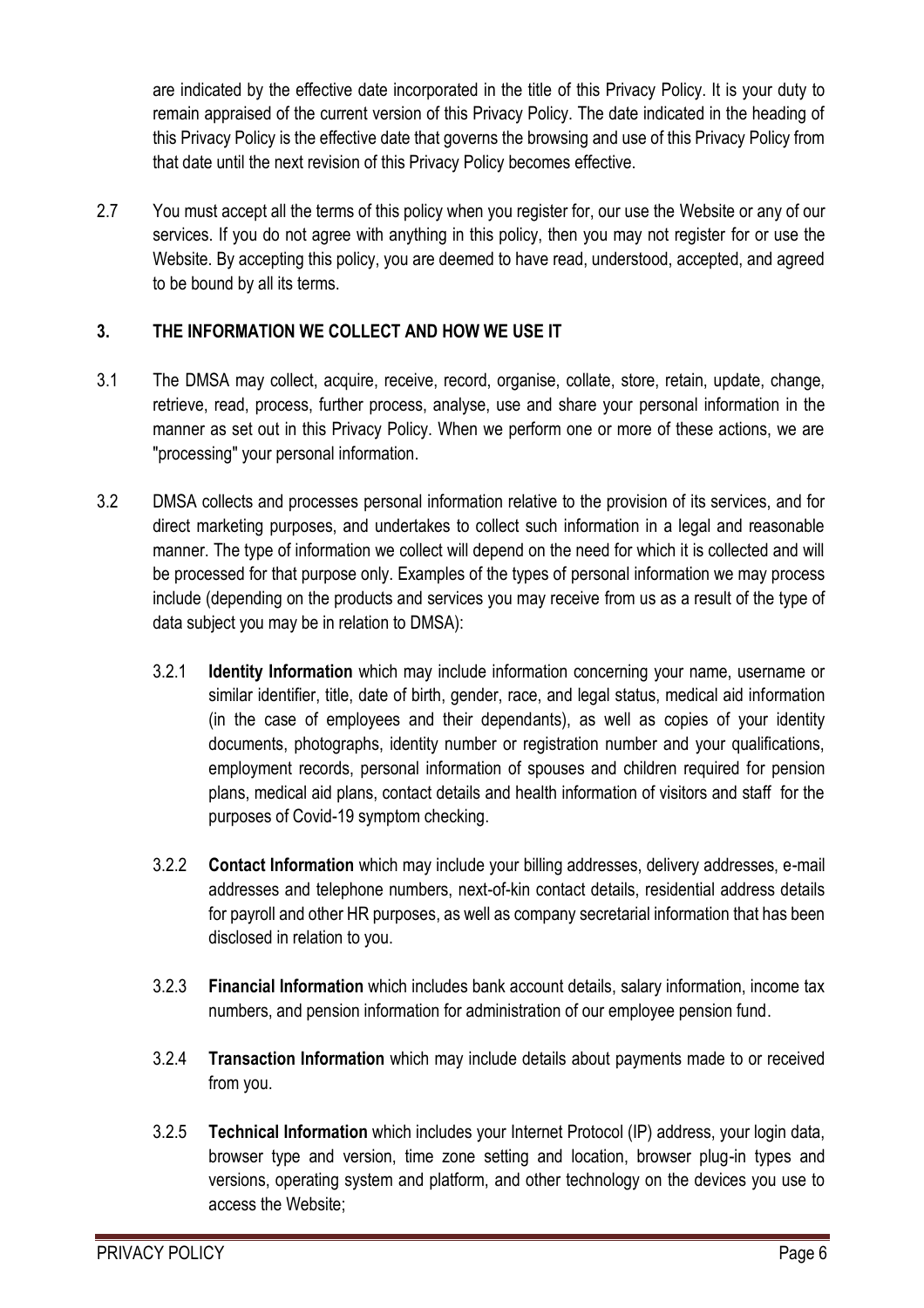- 3.2.6 **Usage Information** which may include information as to your access to and use of the Website, products and services.
- 3.2.7 **Location Information** which may include geographical information from your access device as defined below (which is usually based on the GPS or IP location).
- 3.2.8 **Marketing and Communications Information** which includes your preferences in respect of receiving marketing information from us and our third parties and your communication preferences.
- 3.2.9 **Aggregated Data** DMSA may also process, collect, store and/or use aggregated data, which may include historical or statistical data ("Aggregated Data") for any purpose (for example, sending BEE or employment statistics to regulatory bodies to which we are subject, as per their requirements). Aggregated Data may be derived from your personal information but is not considered personal information, as this data does not directly or indirectly reveal your identity. However, if we combine or connect aggregated data with your personal information in a manner that has the result that it can directly or indirectly identify you, we will treat the combined data as personal information, which will be managed in accordance with this Privacy Policy.
- 3.3 In certain instances, we may need consent to process your personal information. If you give us your consent for a specific context, you are free to withdraw this consent at any time. Please note that where you have withdrawn your consent, this will not affect the processing that took place prior to such withdrawal and it will not affect the processing of your personal information where consent is not required.
- 3.4 You may refuse to provide us with your personal information in which case we may not be able to provide you with the required service or would have to terminate our business relationship. The supply of certain items of personal information, especially those collected to comply with regulation, is legally mandatory.

## **4. HOW WE COLLECT INFORMATION**

We collect personal information in the following ways:

## **4.1 Through direct or active interactions with you:**

- 4.1.1 We may require that you submit certain information to enable you to access certain portions of the Website, to make use of our services (for example, as customers), to purchase our goods or services, to facilitate the conclusion of an agreement with us, or as is necessary for the fulfilment of our statutory or regulatory obligations. We also collect personal information directly from you when you communicate directly with us, for example via e-mail, physical visits, telephone calls, feedback forms, site comments or forums.
- 4.1.2 If you contact us, we reserve the right to retain a record of that correspondence, which may include personal information.
- 4.1.3 The personal information that we actively collect from you may include any of the personal information listed under **Section 3** of this Privacy Policy.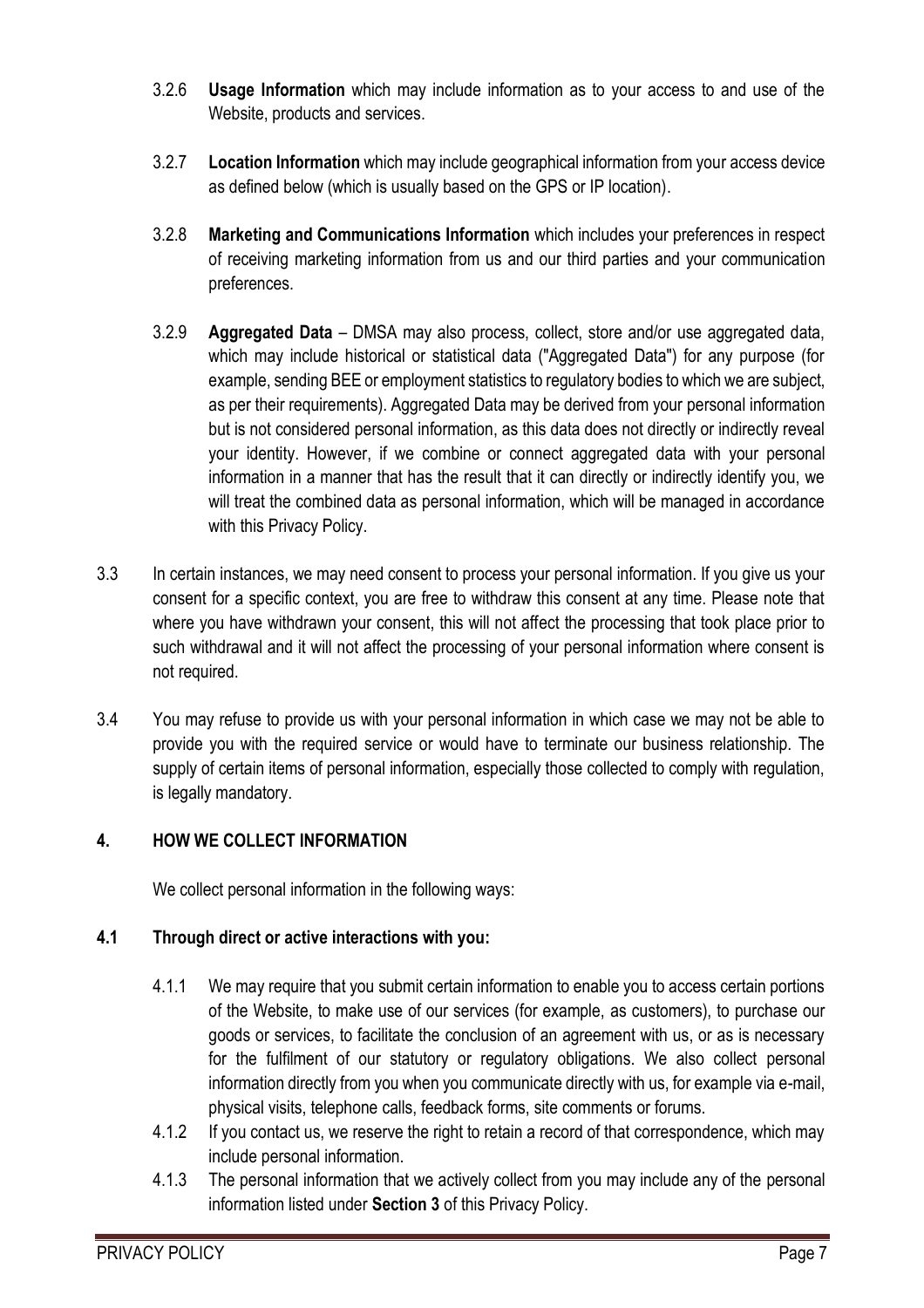## **4.2 Through automated or passive interactions with you:**

- 4.2.1 We may passively collect certain of your personal information from the access device that you use to access and navigate the Website (each "Access Device"), by way of various technological applications, for instance, using server logs to collect and maintain log information.
- 4.2.2 We also use cookies and anonymous identifiers which enable our computer system to recognise you when you next visit the Website to distinguish you from other users and to improve our service to you, and which can be used to enhance the content of the Website and make it more user-friendly, as well as to give you a more personalised experience.
- 4.2.3 A cookie is a small piece of data (an alphanumeric identifier) which our computer system transfers to your access device through your web browser when you visit the Website and which is stored in your web browser. When you visit the Website again, the cookie allows the site to recognise your browser. Cookies may store user preferences and other information.
- 4.2.4 You may disable the use of cookies by configuring your browser to refuse all cookies or to indicate when a cookie is being sent. However, if you do so, you may not be able to enjoy all of the features and functionality of the Website.
- 4.2.5 The personal information that we passively collect from your access device may include your identity information, your contact information, your technical information, your usage information, your location information and your marketing and communications information, or any other personal information which you permit us, from time to time, to passively collect from your access device.

## **4.3 From third parties or public sources:**

- 4.3.1 DMSA receives personal information about you from various third parties and public sources, including (without limitation):
	- publicly available publications which include details of researchers;
	- publicly available governmental publications; and
	- academic and research institutions' websites which contain details of academics who are active in the academic fields related to the sectors that DMSA operates in.
- 4.3.2 Owners or information system administrators of third-party websites that have links to the DMSA Website, may collect personal information about you when you use these links. DMSA does not control the collection or use of personal information by third parties and this Privacy Policy does not apply to third parties. DMSA does not accept any responsibility or liability for third-party policies or your use of a third-party app, platform or service.
- 4.3.3 DMSA also uses certain social networking services such as Facebook, WhatsApp, Instagram and Twitter to communicate with the public. When you communicate with DMSA through these services, that social networking service may collect your personal information for its own purposes. These services may track your use of our digital channels on those pages where the links are displayed. If you are logged in to those services (including any Google service) while using our digital channels, their tracking will be associated with your profile with those service providers. These services have their own privacy policies which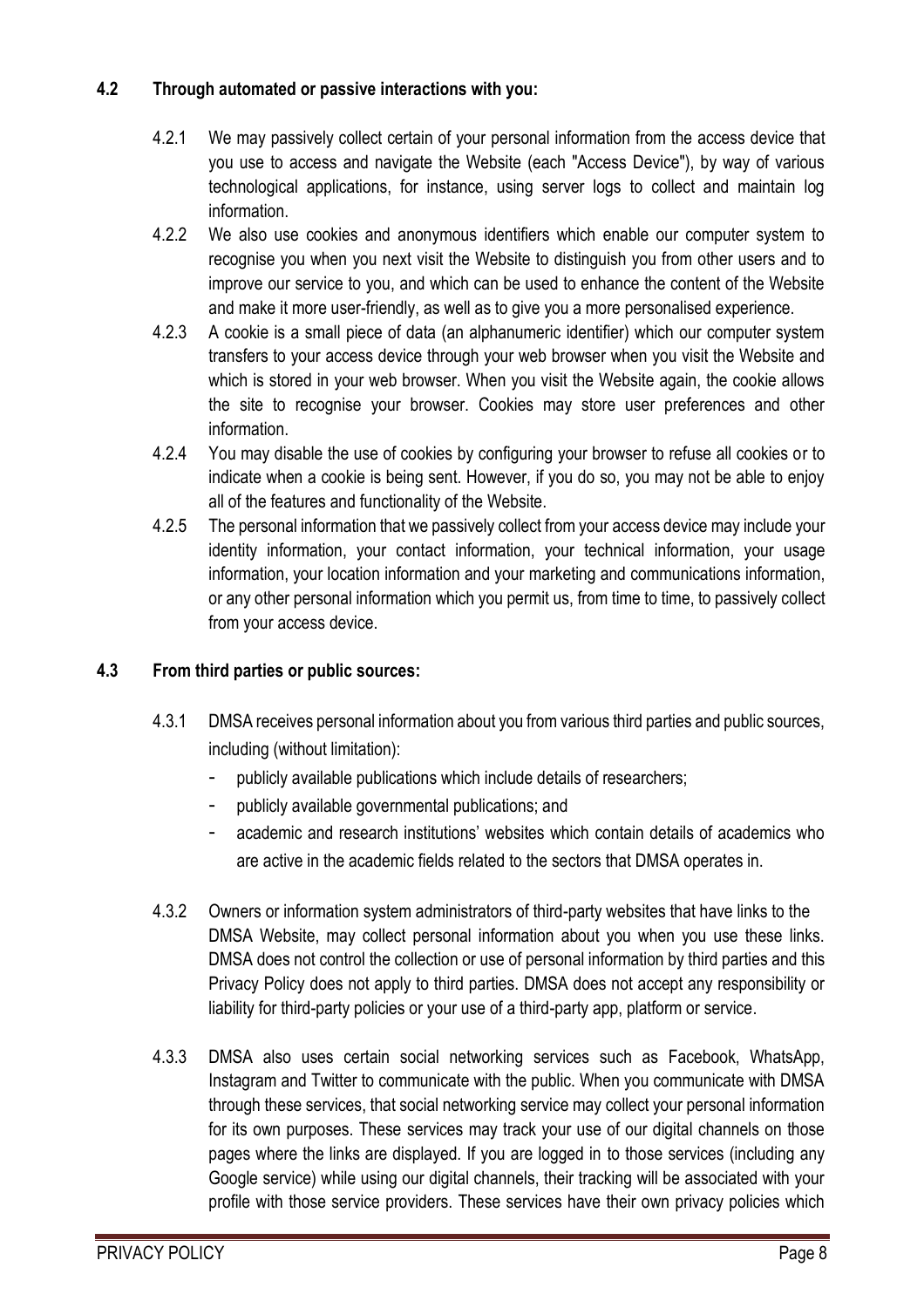are independent of DMSA's Privacy Policy and practices. Please ensure that you fully acquaint yourself with the terms of any such third-party privacy policies and practices.

## **5. HOW WE USE YOUR PERSONAL INFORMATION**

- 5.1 We use the personal information that we collect from you to maintain and improve the Website and to improve the experience of our users, to facilitate the sale of our products and the provision of our services and to fulfil our statutory and regulatory obligations. We may also use your personal information to:
	- retain and make information available to you on the Website;
	- maintain and update our customer, or potential customer, databases;
	- establish and verify your identity on the Website;
	- operate, administer, secure and develop the Website and the performance and functionality of the Website;
	- inform you about any changes to the Website, this Privacy Policy or other changes that are relevant to you;
	- create user profiles and to analyse and compare how you and other users make use of the Website, including your browsing habits, click-patterns, preferences, frequency and times of use, trends and demographic information;
	- provide you with marketing material that is relevant to you;
	- for security, administrative and legal purposes;
	- comply with our statutory obligations, including submissions to the B-BBEE Commission, as well as engaging with regulatory authorities;
	- for customer relations purposes;
	- conduct DMSA's recruitment and hiring processes, which includes the conducting of criminal record and credit checks, referrals, the capturing of job applicant's details and the providing of status updates to job applicants;
	- fulfil any contractual obligations that we may have to you or any third party;
	- communicate with you and retain a record of our communications with you and your communications with us;
	- analyse and compare the types of access devices that you and other users make use of and your physical location;
	- for other lawful purposes that are relevant to our activities or regulatory functions;
	- collect information for consolidation and reporting purposes which can be sent to the Executive Authority and Parliament;
	- for statistical analysis and research purposes;
	- for audit and record-keeping purposes;
	- enhance your experience when interacting with the DMSA and to help us improve our offerings to you;
	- conduct market research and provide you with information about our products and services from time to time via email, telephone or other means (for example, invite you to events).
- 5.2 DMSA will restrict its processing of your personal information to the original purpose for which it was collected, unless DMSA reasonably considers that it is necessary to process it for another purpose that is compatible with the original purpose. DMSA may, where permitted or required to do so by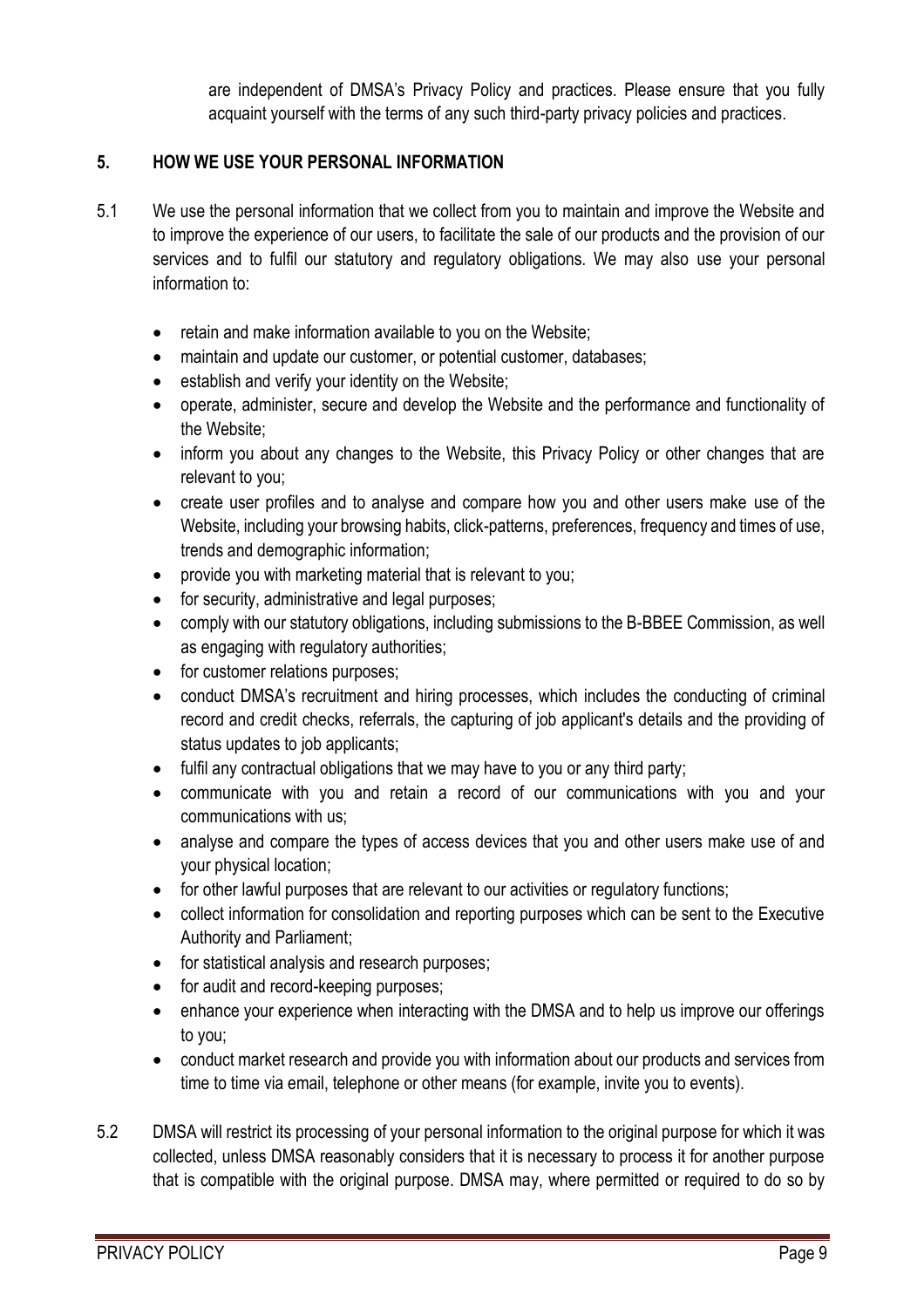applicable legislation, process your personal information without your knowledge or consent, and will do so in accordance with the further provisions of this Privacy Policy.

## **6. COMPULSORY PERSONAL INFORMATION AND CONSEQUENCES OF NOT SHARING WITH US**

6.1. Where DMSA is required to process certain personal information by law, or in terms of a contract that we have with you, and you fail to provide such personal information when requested to do so, DMSA may be unable to perform in terms of the contract we have in place or are trying to enter into with you. In this case, DMSA may be required to terminate the contract and/or relationship, upon notification to you, which termination will be done in accordance with the terms of the contract and all applicable legislation.

## **7. SHARING YOUR PERSONAL INFORMATION**

- 7.1. We will not intentionally disclose your personal information, whether for commercial gain or otherwise, other than with your permission or as permitted by applicable law or in the manner as set out in this Privacy Policy.
- 7.2. DMSA may share your personal information under the following circumstances:
	- 7.2.1 with our agents, advisers, service providers and suppliers that have agreed to be bound by this Privacy Policy or similar terms, which offer the same level of protection as this Privacy Policy;
	- 7.2.2 with our employees, suppliers, service providers, contractors and agents if and to the extent that they require such personal information in the provision of services for or to us, which include hosting, development and administration, technical support and other support services relating to the Website or the operation of DMSA's business. We will authorise any personal information processing done by a third party on our behalf, amongst other things by entering into written agreements with those third parties governing our relationship with them and containing confidentiality and non-disclosure provisions;
	- 7.2.3 to enable us to enforce or apply any other contract between you and us;
	- 7.2.4 to protect our rights, property or safety or that of our customers, employees, contractors, suppliers, service providers, agents and any other third party;
	- 7.2.5 to mitigate any actual or reasonably perceived risk to us, our customers, employees, contractors, agents or any other third party;
	- 7.2.6 share with governmental agencies and other regulatory or self-regulatory bodies, if required to do so by law or we reasonably believe that such action is necessary to:
		- comply with the law or with any legal process;
		- protect and defend the rights, property or safety of DMSA, or our customers, employees, contractors, suppliers, service providers, agents or any third party;
		- detect, prevent or manage actual or alleged fraud, security breaches, technical issues, or the abuse, misuse or unauthorised use of the Website and contraventions of this Privacy Policy; and
		- protect the rights, property or safety of members of the public (if you provide false or deceptive information or misrepresent yourself, we may proactively disclose such information to the appropriate regulatory bodies and/or commercial entities).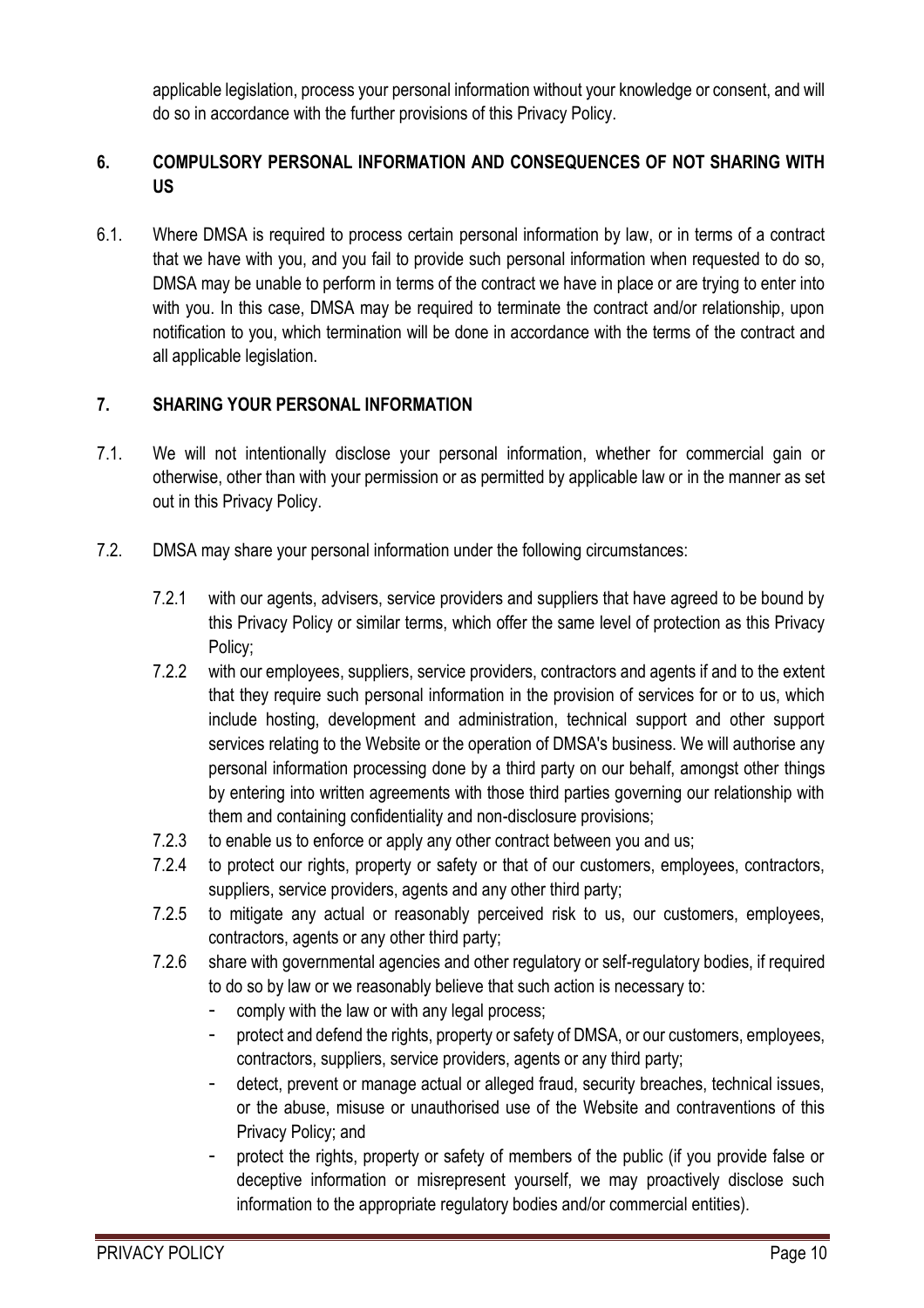## **8. PROCESSING OF PERSONAL INFORMATION**

- 8.1. Chapter 3 of POPIA provides for the minimum conditions for lawful processing of personal information by a responsible party. These conditions may not be derogated from unless specific exclusions apply as outlined in POPIA.
- 8.2. DMSA needs personal information relating to both individual and juristic persons in order to carry out its business and organisational functions. The manner in which this information is processed and the purpose for which it is processed is determined by DMSA. DMSA is accordingly a responsible party for the purposes of POPIA and will ensure that the personal information of a data subject:
	- 8.2.1 is processed lawfully, fairly and transparently. This includes the provision of appropriate information to data subjects when their data is collected by DMSA, in the form of privacy or data collection notices. DMSA must also have a legal basis (for example, consent) to process personal information;
	- 8.2.2 is processed only for the purposes for which it was collected;
	- 8.2.3 will not be processed for a secondary purpose unless that processing is compatible with the original purpose;
	- 8.2.4 is adequate, relevant and not excessive for the purposes for which it was collected;
	- 8.2.5 is accurate and kept up to date;
	- 8.2.6 will not be kept for longer than necessary;
	- 8.2.7 is processed in accordance with integrity and confidentiality principles; this includes physical and organisational measures to ensure that personal information, in both physical and electronic form, are subject to an appropriate level of security when stored, used and communicated by DMSA, in order to protect against access and acquisition by unauthorised persons and accidental loss, destruction or damage;
	- 8.2.8 is processed in accordance with the rights of data subjects, where applicable. Data subjects have the right to:
		- be notified that their personal information is being collected by DMSA. The data subject also has the right to be notified in the event of a data breach;
		- know whether DMSA holds personal information about them, and to access that information. Any request for information must be handled in accordance with the provisions of this Policy;
		- request the correction or deletion of inaccurate, irrelevant, excessive, out of date, incomplete, misleading or unlawfully obtained personal information;
		- object to DMSA's use of their personal information and request the deletion of such personal information (deletion would be subject to DMSA's record keeping requirements);
		- object to the processing of personal information for purposes of direct marketing by means of unsolicited electronic communications; and
		- complain to the Information Regulator regarding an alleged infringement of any of the rights protected under POPIA and to institute civil proceedings regarding the alleged non-compliance with the protection of his, her or its personal information.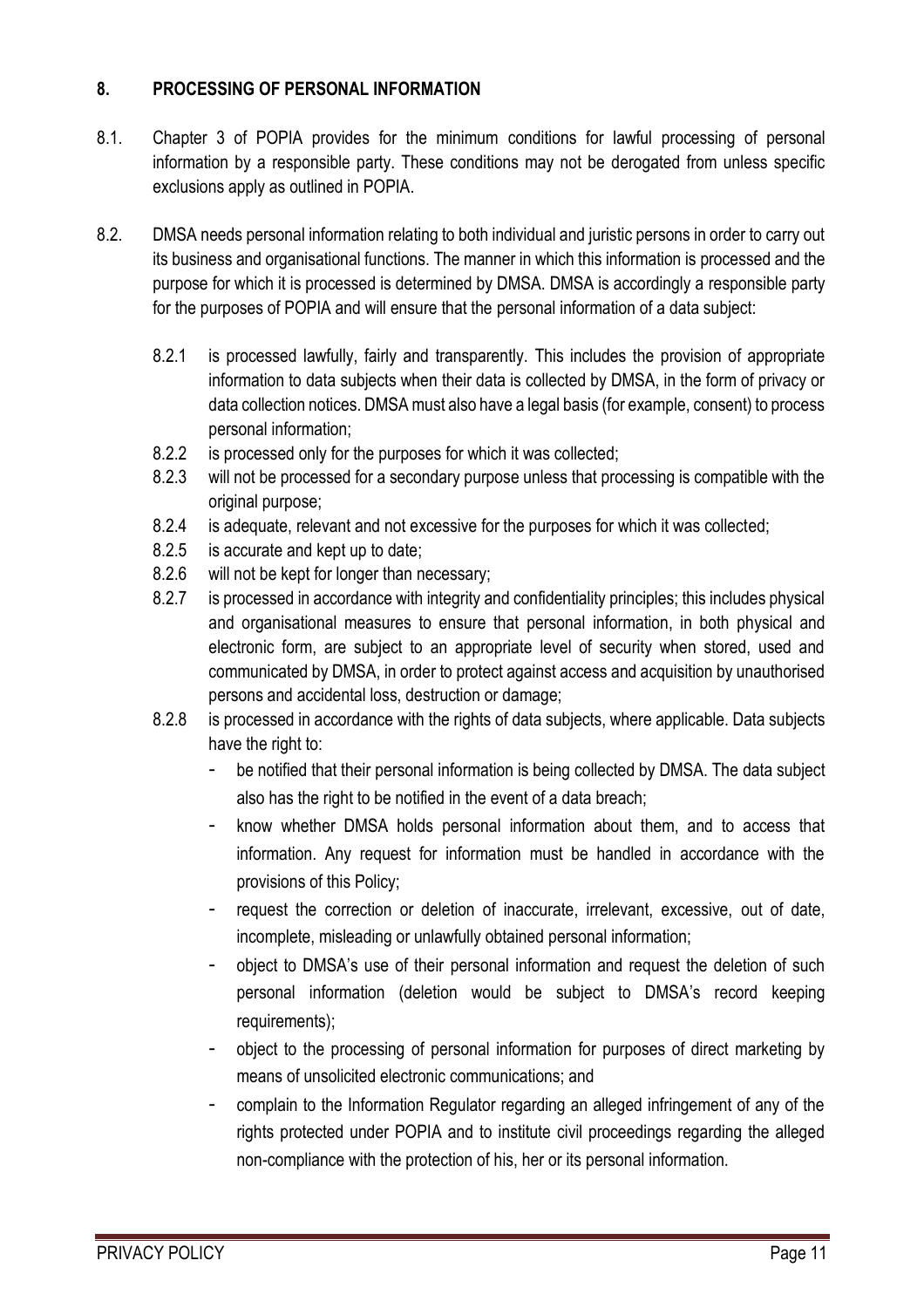## **9. DATA SECURITY**

#### **9.1. Storage and transfer of your Information**

DMSA intends to protect the integrity and confidentiality of your personal information. DMSA has implemented appropriate technical and organisational information security control measures (including, but not limited to, using encryption for transmission to keep information secure, accurate, current, and complete). However, we cannot guarantee the security of any information that is transmitted to the organisation online and you do so at your own risk.

#### **9.2. Transfer across borders**

Some of the persons to whom we disclose your personal information may be situated outside of the Republic of South Africa (RSA) in jurisdictions that may not have similar data protection laws to that of the RSA. In this regard, we may send your personal information to service providers outside of the RSA for storage or processing on DMSA's behalf. However, we will not send your information to a country that does not have information protection legislation similar to that of the RSA, unless we have ensured that the recipient agrees to effectively adhere to the principles for processing of information in accordance with POPIA.

#### **9.3. Clickstream analytics**

- 9.3.1 In the interests of better customer service, DMSA may collect anonymous information from visitors to its websites. Google Analytics or cookies may be used to analyse trends and statistics and to provide better customer service on our Website.
- 9.3.2 The information, referred to as traffic data, which may be collected includes
	- Your IP address:
	- The search terms you have used;
	- The pages accessed on the Website and the links you have clicked on;
	- The date and time you visited the Website;
	- The referring website (if any) which you clicked through to our Website;
	- The type of website browser you use; and
	- Activities while visiting our Website.

#### **9.4. Cookies**

#### 9.4.1 What are cookies?

A cookie is a small text file that is downloaded onto 'terminal equipment' (for example, a computer or smartphone) when you access a website. It allows the website to recognise your device and store some information about your preferences or past actions.

#### 9.4.2 How are cookies used?

Cookies 'remember' information about you. The information helps the DMSA to understand how our Website users are utilising our services, assisting us in improving it. With it, we can remember your preferences, previous website usage and browsing history, and keep this in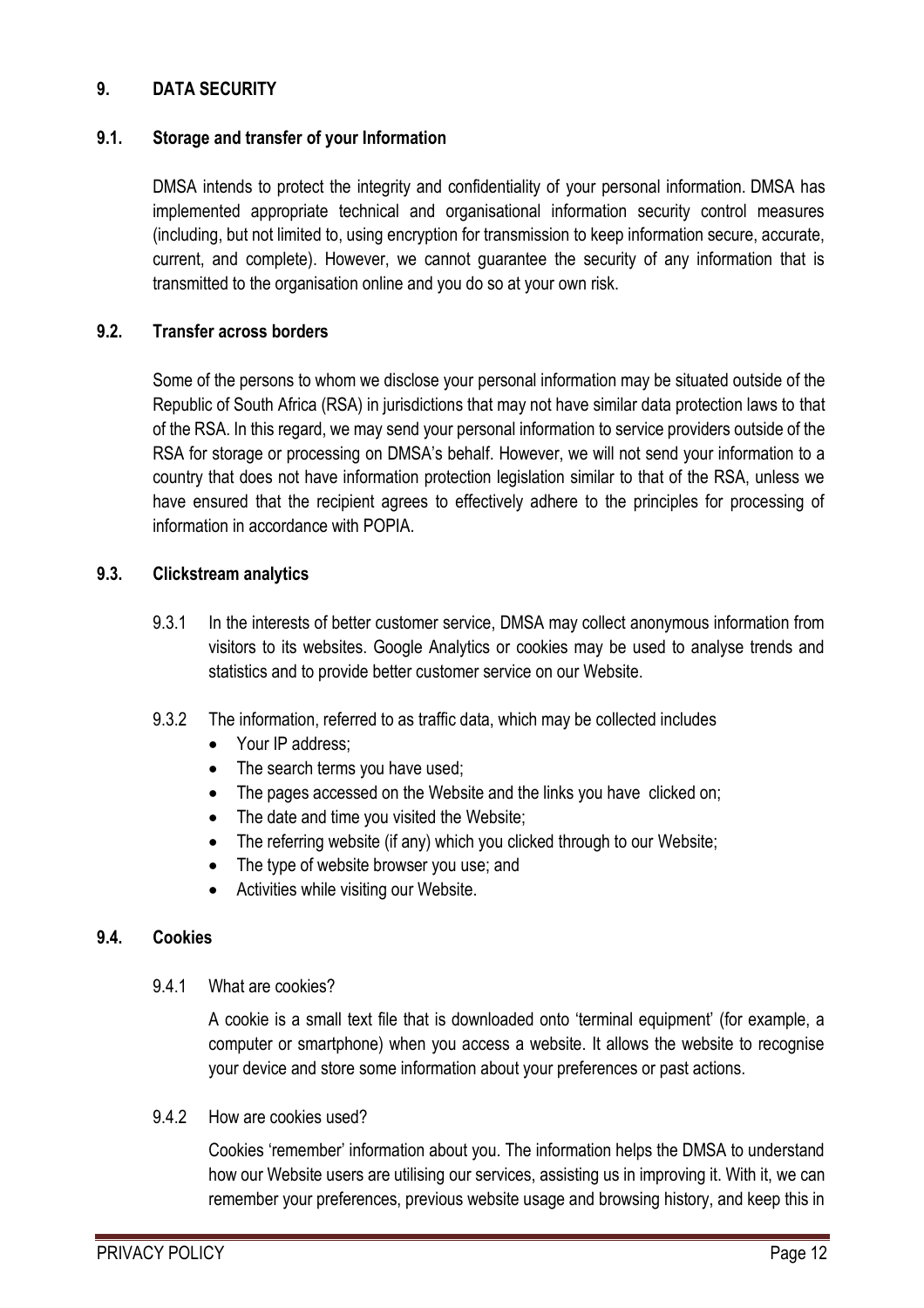mind when providing you with content. Because of this, we can bring you an enhanced experience and customised content and services. Cookies allow us to measure how many times a page has been visited, whether a page has been visited on the Website through an advertisement or by other means.

9.4.3 How to disable cookies?

### Chrome

- a. Click the **Customize and control Google Chrome** menu button in the upper right-hand corner of the browser bar.
- b. Click "Settings."
- c. Scroll down to **Privacy and Security**
- d. Click "Site Settings".
- e. Click "Cookies and site data".
- f. In the **Privacy and Security** section, click **Content Settings**.
- g. Customise settings so as to block cookies.

## **Edge**

- a. Click the **Settings and more** button in the upper right-hand corner of the browser bar.
- b. Click **Settings**.
- c. Click **Privacy and Security**.
- d. In the Cookies section, turn on "Block third-party cookies" or add desired sites in "Block" section to block the cookies.

## Internet Explorer 11

- a. Click **Tools** or the gear icon in the upper right-hand corner of the top of the browser bar.
- b. Select **Internet Options**.
- c. Click the **Privacy** tab and then the **Advanced** button on that tab.
- d. Customise settings so as to reflect your preferences.

## Firefox

- a. Click the **Open menu** button in the upper right-hand corner of the browser bar.
- b. Click **Options**.
- c. Click **Privacy and Security**.
- d. Customise settings so as to reflect your preferences.

## **9.5. Right of access to information**

The Promotion of Access to Information Act (PAIA), coupled with POPIA, offer an individual the right to access information held by a public or private body in certain instances. This right can be exercised in accordance with the DMSA Access to Information Manual.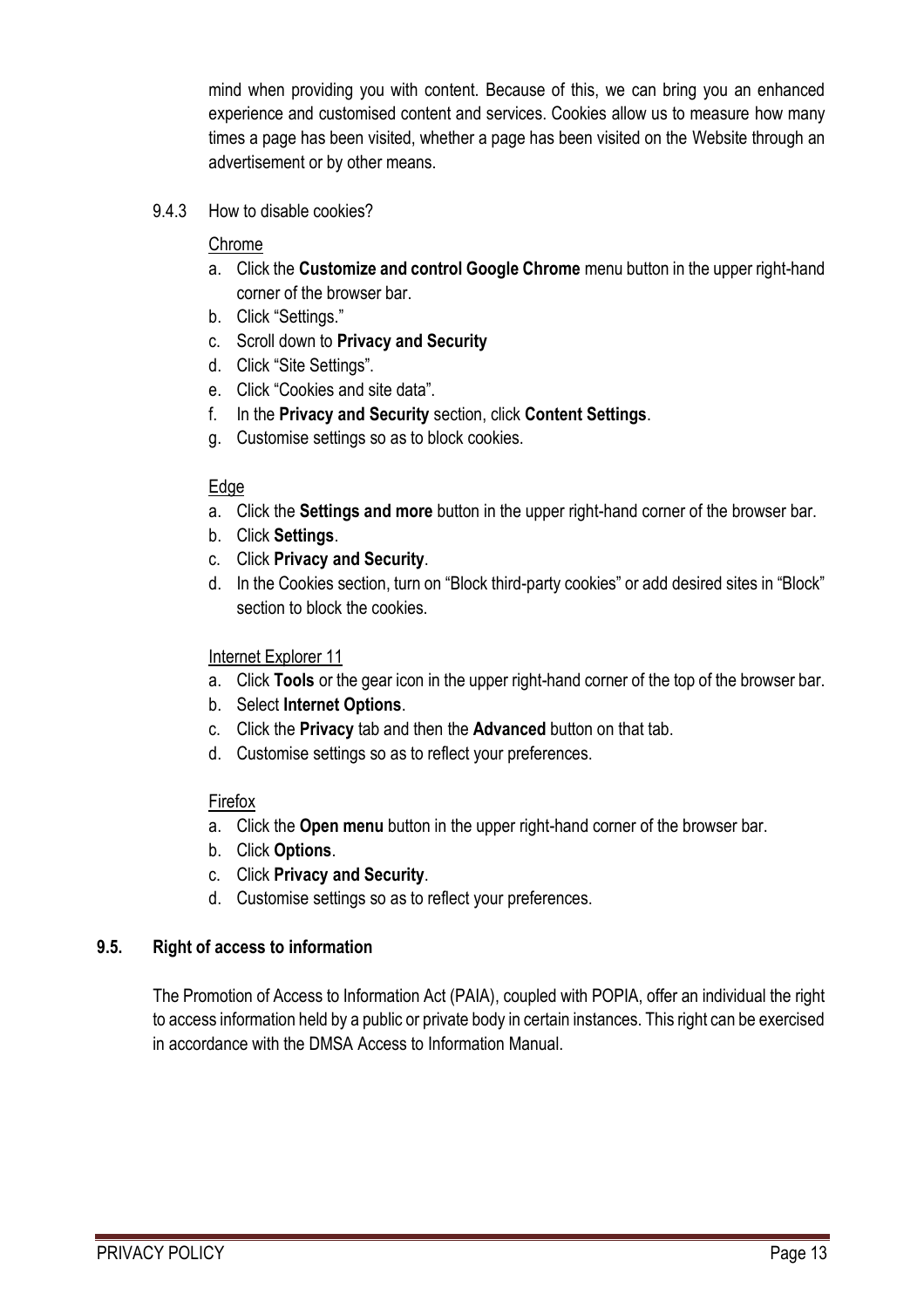#### **9.6. Correction of your information**

In accordance with POPIA, you have a right to correct any of your personal information held by DMSA. This right should be exercised in accordance with the procedure outlined in the Access to Information Manual.

## **9.7. Objection to processing of your information**

In accordance with POPIA, you may object to our processing of your personal information on reasonable grounds relating to your particular situation, unless legislation provides for such processing.

#### **9.8. Marketing**

Where you provide your personal information to DMSA in the context of a sale of our products or services, you agree to us sending you information on news, trends, services, events and promotions, always subject to your right to opt out of receiving such marketing materials at the time your information is collected and on each subsequent marketing communication thereafter. You may object to receiving direct marketing from DMSA at any time by contacting the DMSA's **Deputy Information Officer** or the **Marketing and Communications Manager.** Where you choose to exercise your right to opt out of direct marketing, please allow up to 21 working days for DMSA to effect that change.

## **10. CONTACT INFORMATION OF DITSONG: MUSEUMS OF SOUTH AFRICA**

10.1 Should you have a question or complaint regarding the processing of your personal information, your complaint may be submitted to:

| <b>Name</b>                       | <b>DITSONG: Museums of South Africa</b> |
|-----------------------------------|-----------------------------------------|
| <b>Registered Address</b>         | gaMohle Building                        |
|                                   | 70 WF Nkomo Street                      |
|                                   | Pretoria                                |
|                                   | 0002                                    |
| <b>Postal Address</b>             | PO Box 4197                             |
|                                   | Pretoria                                |
|                                   | 0001                                    |
| <b>Telephone Number</b>           | 012 492 5744                            |
| E-mail                            | info@ditsong.org.za                     |
| Website                           | www.ditsong.org.za                      |
| <b>Information Officer</b>        | Annabell Lebethe                        |
|                                   | phindilen@ditsong.org.za                |
| <b>Deputy Information Officer</b> | Pfarelo Maduguma                        |
|                                   | pfarelo@ditsong.org.za                  |